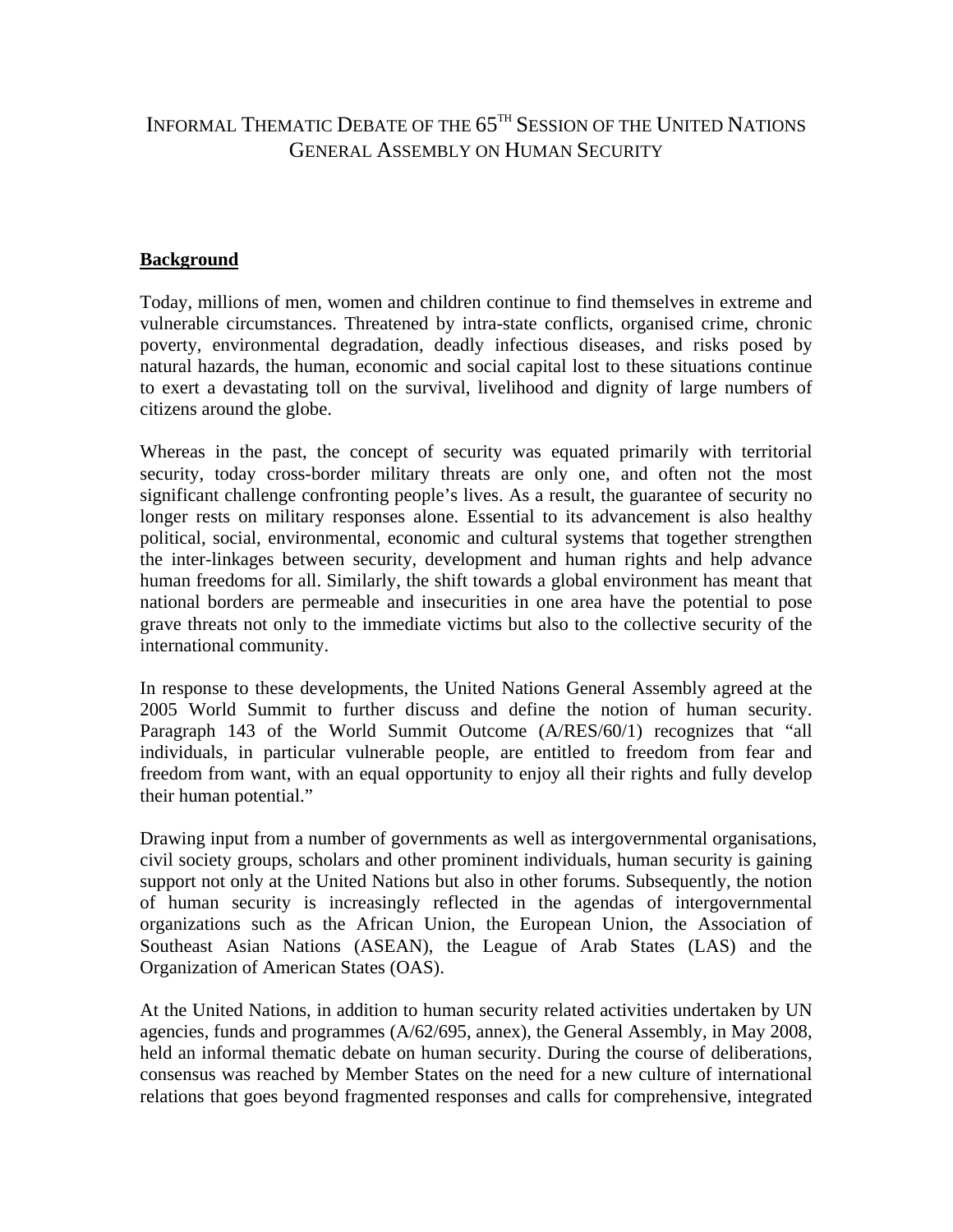and people-centred approaches that help prevent or mitigate the growing instances of human insecurity around the world.

To this end, in March 2010, the UN Secretary-General Ban Ki-moon issued his report on human security (A/64/701). A formal debate on human security was subsequently held at the General Assembly on 20 and 21 May 2010, and in July 2010, the General Assembly adopted by consensus its resolution on human security entitled *Follow-up to paragraph 143 on human security of the 2005 World Summit Outcome* (A/RES/64/291).

## **Objective and Expected Outcomes**

The Informal Thematic Debate of the General Assembly on Human Security aims to support the goals set out in General Assembly Resolution 64/291 and to contribute to discussions on a notion of human security. It is envisioned that the debate will provide an opportunity for experts and Member States to share ideas and attempt to forge a common understanding on the core elements of human security, its added value, and a possible definition thereof.

## **Programme**

The informal thematic debate will take place on 14 April 2011 at UN Headquarters in New York. The debate, which will consist of two moderated panel discussions with highlevel experts, will focus on a possible approach to defining human security and its added value as a practical approach to addressing the growing interdependence of threats to peace and development for the people on the ground. The floor will be opened to delegates for questions to the panellists as well as interventions.